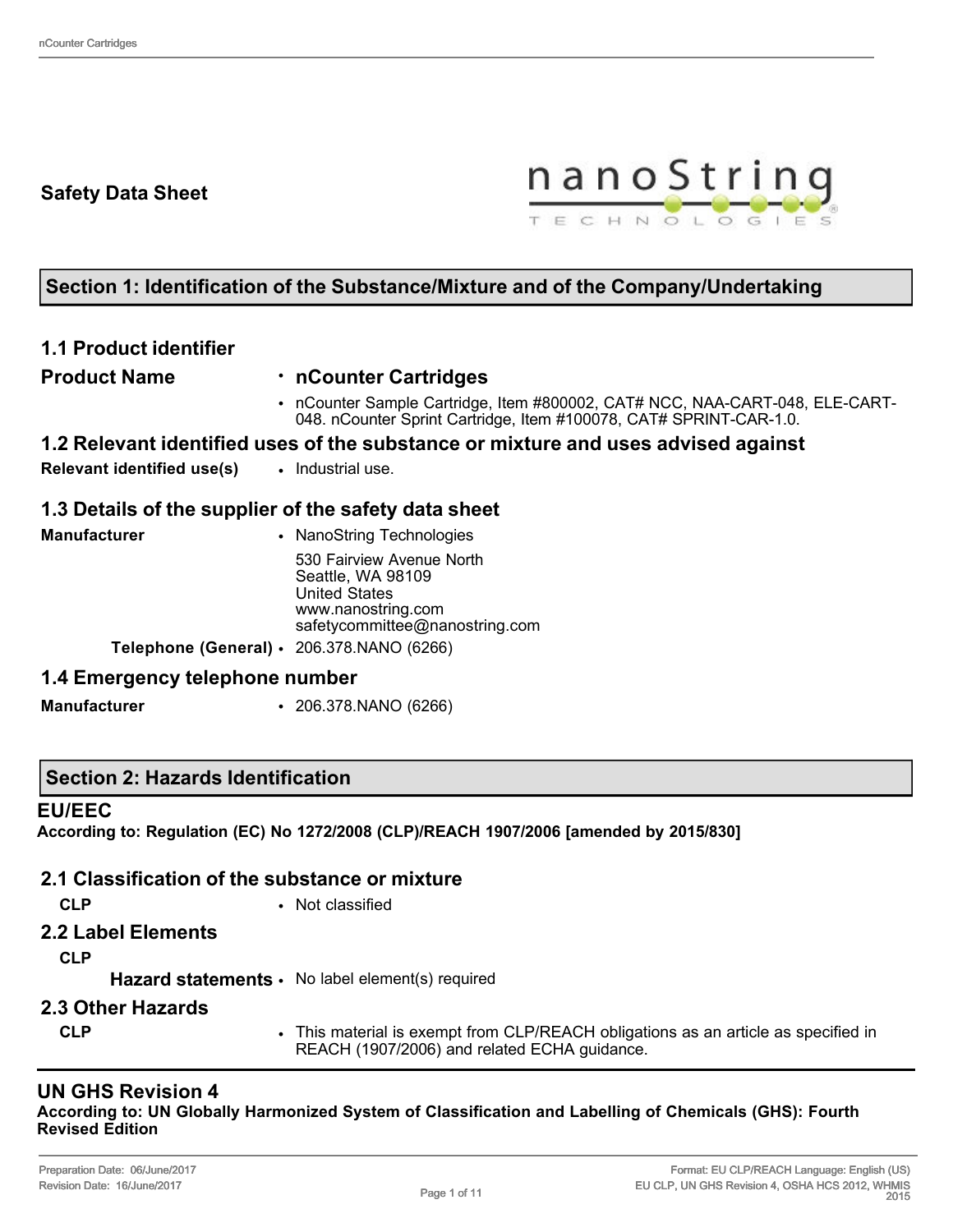| 2.1 Classification of the substance or mixture                       |                                                                                                                                                                                                                                                        |
|----------------------------------------------------------------------|--------------------------------------------------------------------------------------------------------------------------------------------------------------------------------------------------------------------------------------------------------|
| <b>UN GHS</b>                                                        | • Not classified                                                                                                                                                                                                                                       |
| 2.2 Label elements                                                   |                                                                                                                                                                                                                                                        |
| <b>UN GHS</b>                                                        |                                                                                                                                                                                                                                                        |
|                                                                      | <b>Hazard statements <math>\cdot</math></b> No label element(s) required                                                                                                                                                                               |
| <b>Precautionary statements</b>                                      |                                                                                                                                                                                                                                                        |
| 2.3 Other hazards                                                    |                                                                                                                                                                                                                                                        |
| <b>UN GHS</b>                                                        | • Under United Nations Globally Harmonized System for the Classification and Labeling<br>of Hazardous Chemicals (GHS) this product is exempt from regulation as a<br>manufactured article                                                              |
| <b>United States (US)</b><br>According to: OSHA 29 CFR 1910.1200 HCS |                                                                                                                                                                                                                                                        |
| 2.1 Classification of the substance or mixture                       |                                                                                                                                                                                                                                                        |
| OSHA HCS 2012                                                        | • Not classified                                                                                                                                                                                                                                       |
| 2.2 Label elements                                                   |                                                                                                                                                                                                                                                        |
| <b>OSHA HCS 2012</b>                                                 |                                                                                                                                                                                                                                                        |
|                                                                      | <b>Hazard statements <math>\cdot</math></b> No label element(s) required                                                                                                                                                                               |
| 2.3 Other hazards                                                    |                                                                                                                                                                                                                                                        |
| <b>OSHA HCS 2012</b>                                                 | • Under United States Regulations (29 CFR 1910.1200(c) - Hazard Communication<br>Standard), the product(s) listed above are exempt as article(s) under stated normal<br>conditions of use.                                                             |
| Canada<br><b>According to: WHMIS 2015</b>                            |                                                                                                                                                                                                                                                        |
| 2.1 Classification of the substance or mixture                       |                                                                                                                                                                                                                                                        |
| <b>WHMIS 2015</b>                                                    | • Not classified                                                                                                                                                                                                                                       |
| 2.2 Label elements<br><b>WHMIS 2015</b>                              |                                                                                                                                                                                                                                                        |
|                                                                      | <b>Hazard statements <math>\cdot</math></b> No label element(s) required                                                                                                                                                                               |
| <b>Precautionary statements</b>                                      |                                                                                                                                                                                                                                                        |
| 2.3 Other hazards                                                    |                                                                                                                                                                                                                                                        |
| <b>WHMIS 2015</b>                                                    | • Under Canadian regulations (Workplace Hazardous Materials Information System<br>(WHMIS) - Hazardous Products Act (HPA), Section 11(1)), these product(s) are<br>exempt and considered manufactured article(s) under stated normal conditions of use. |

### **2.4 Other information**

• As an article this material does not legally require an SDS

# **Section 3 - Composition/Information on Ingredients**

# **3.1 Substances**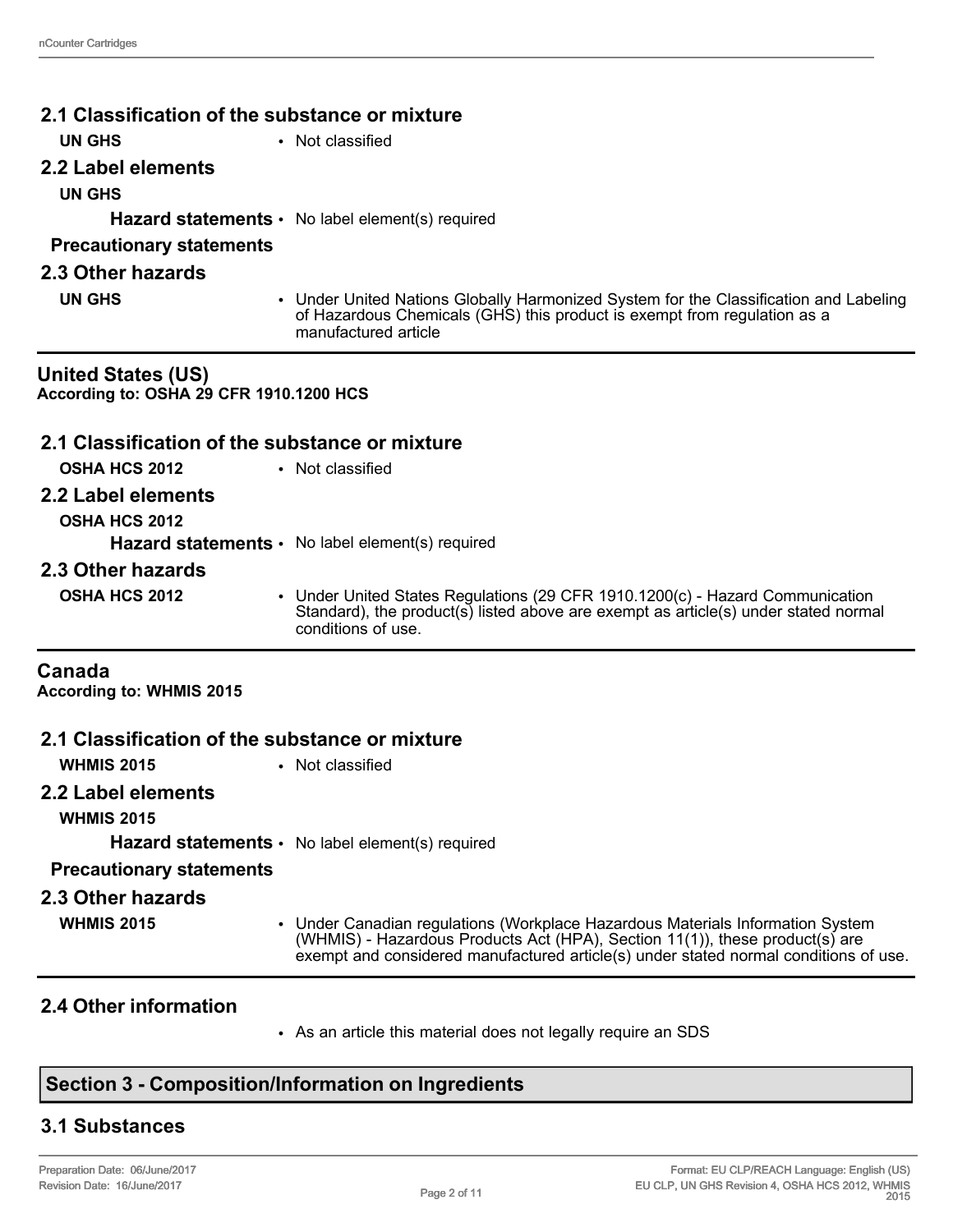• Material does not meet the criteria of a substance.

## **3.2 Mixtures**

| <b>Composition</b>                                                              |                      |            |  |
|---------------------------------------------------------------------------------|----------------------|------------|--|
| <b>I</b> Chemical Name                                                          | <b>I</b> Identifiers | %          |  |
| Plexiglas® G cell-cast acrylic sheet and/or molded Zeonor 1060R                 | <b>NDA</b>           | 0% TO 100% |  |
| <b>NDA</b><br>0% TO 100%<br>NEXTERION® Coverslip HS High Performance Nanostring |                      |            |  |
| Double-coated adhesive tape                                                     | <b>NDA</b>           | 0% TO 100% |  |

### **Section 4 - First Aid Measures**

#### **4.1 Description of first aid measures**

| Inhalation  | Move victim to fresh air. Administer oxygen if breathing is difficult. Give artificial<br>respiration if victim is not breathing. If signs/symptoms continue, get medical<br>attention. |
|-------------|-----------------------------------------------------------------------------------------------------------------------------------------------------------------------------------------|
| <b>Skin</b> | In case of contact with substance, immediately flush skin with running water for at<br>least 20 minutes.                                                                                |
| Eye         | • If contact with material occurs flush eyes with water.                                                                                                                                |
| Ingestion   | • No data available                                                                                                                                                                     |
|             | 4.2 Most important symptoms and effects, both acute and delayed                                                                                                                         |

• Under normal conditions of use, no health effects are expected.

### **4.3 Indication of any immediate medical attention and special treatment needed**

| <b>Section 5 - Firefighting Measures</b> |  |
|------------------------------------------|--|
|                                          |  |

### **5.1 Extinguishing media**

|                                                                         | <b>Suitable Extinguishing Media •</b> In case of fire use media as appropriate for surrounding fire. |
|-------------------------------------------------------------------------|------------------------------------------------------------------------------------------------------|
| <b>Unsuitable Extinguishing • No data available</b><br>Media            |                                                                                                      |
|                                                                         | 5.2 Special hazards arising from the substance or mixture                                            |
| <b>Unusual Fire and Explosion •</b> No data available<br><b>Hazards</b> |                                                                                                      |
| <b>Hazardous Combustion</b> • No data available<br><b>Products</b>      |                                                                                                      |

#### **5.3 Advice for firefighters**

• Wear positive pressure self-contained breathing apparatus (SCBA). Structural firefighters' protective clothing will only provide limited protection.

## **Section 6 - Accidental Release Measures**

#### **6.1 Personal precautions, protective equipment and emergency procedures**

| <b>Personal Precautions</b> | • No special precautions expected to be necessary if material is used under ordinary<br>conditions and as recommended.                                  |
|-----------------------------|---------------------------------------------------------------------------------------------------------------------------------------------------------|
| <b>Emergency Procedures</b> | • No emergency procedures are expected to be necessary if material is used under<br>ordinary conditions as recommended. Use normal clean up procedures. |

### **6.2 Environmental precautions**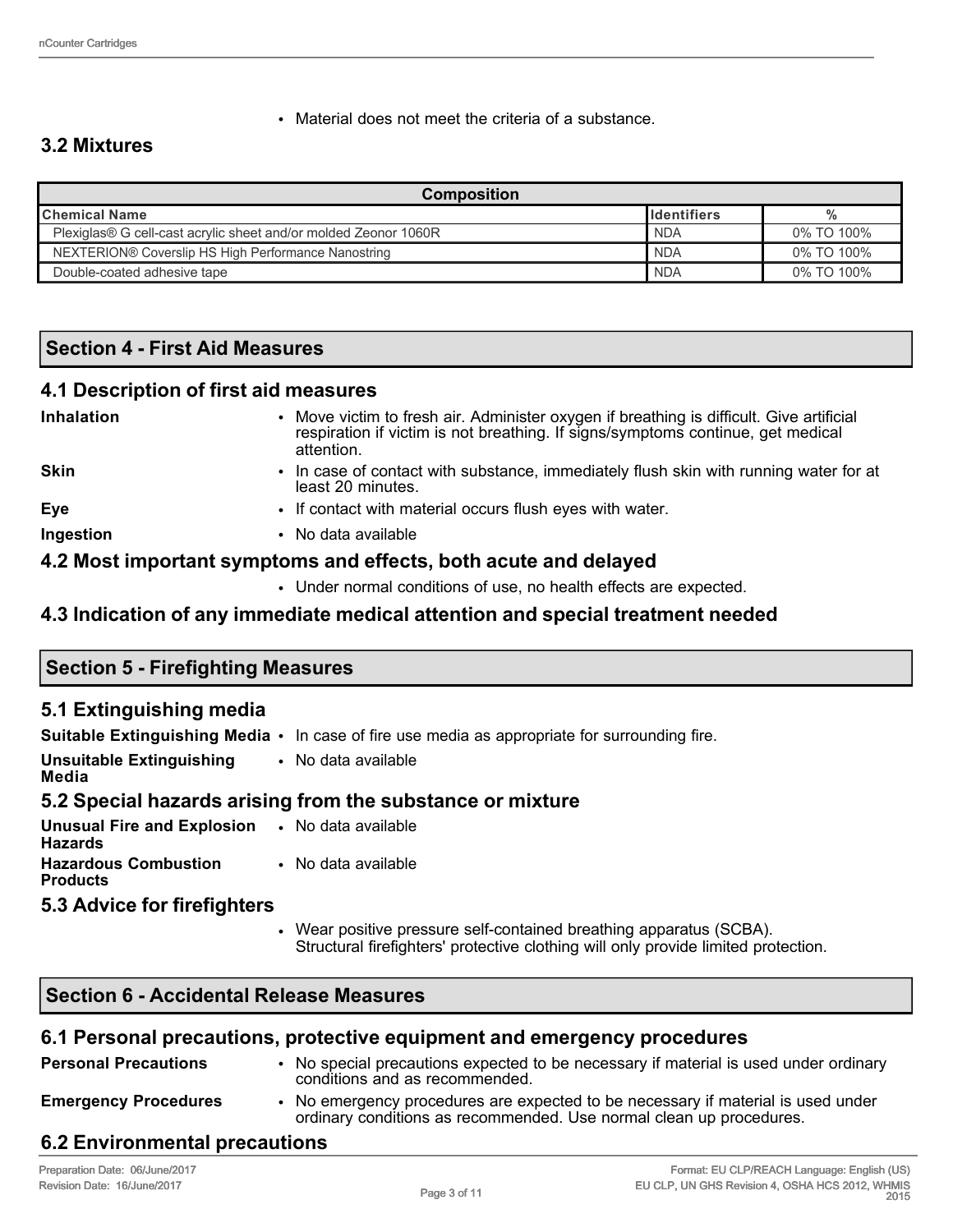|                                                 | • Avoid run off to waterways and sewers.                                                                                               |  |  |  |
|-------------------------------------------------|----------------------------------------------------------------------------------------------------------------------------------------|--|--|--|
|                                                 | 6.3 Methods and material for containment and cleaning up                                                                               |  |  |  |
| Containment/Clean-up<br><b>Measures</b>         | • Carefully shovel or sweep up spilled material and place in suitable container.                                                       |  |  |  |
| <b>6.4 Reference to other sections</b>          |                                                                                                                                        |  |  |  |
|                                                 | • Refer to Section 8 - Exposure Controls/Personal Protection and Section 13 - Disposal<br>Considerations.                              |  |  |  |
| <b>Section 7 - Handling and Storage</b>         |                                                                                                                                        |  |  |  |
| 7.1 Precautions for safe handling               |                                                                                                                                        |  |  |  |
| <b>Handling</b>                                 | • Use good safety and industrial hygiene practices.                                                                                    |  |  |  |
|                                                 | 7.2 Conditions for safe storage, including any incompatibilities                                                                       |  |  |  |
| • Store in a cool, dry place.<br><b>Storage</b> |                                                                                                                                        |  |  |  |
| 7.3 Specific end use(s)                         |                                                                                                                                        |  |  |  |
|                                                 | • Refer to Section 1.2 - Relevant identified uses.                                                                                     |  |  |  |
|                                                 | <b>Section 8 - Exposure Controls/Personal Protection</b>                                                                               |  |  |  |
| 8.1 Control parameters                          |                                                                                                                                        |  |  |  |
| <b>Exposure Limits/Guidelines</b>               | • No applicable exposure limits available for product or components.                                                                   |  |  |  |
| 8.2 Exposure controls                           |                                                                                                                                        |  |  |  |
| <b>Engineering</b><br>Mogeures/Controle         | • Adequate ventilation systems as needed to control concentrations of airborne<br>contaminante bolow applicable throshold limit values |  |  |  |

| <b>Engineering</b><br><b>Measures/Controls</b><br><b>Personal Protective Equipment</b> | • Adequate ventilation systems as needed to control concentrations of airborr<br>contaminants below applicable threshold limit values. |
|----------------------------------------------------------------------------------------|----------------------------------------------------------------------------------------------------------------------------------------|
|                                                                                        |                                                                                                                                        |
| <b>Respiratory</b>                                                                     | • In case of insufficient ventilation, wear suitable respiratory equipment.                                                            |
| Eye/Face                                                                               | • Wear safety glasses.                                                                                                                 |
| <b>Skin/Body</b>                                                                       | • Wear appropriate gloves.                                                                                                             |
| <b>Environmental Exposure</b><br><b>Controls</b>                                       | • Follow best practice for site management and disposal of waste.                                                                      |

# **Section 9 - Physical and Chemical Properties**

# **9.1 Information on Basic Physical and Chemical Properties**

| <b>Material Description</b>       |              |                              |              |
|-----------------------------------|--------------|------------------------------|--------------|
| <b>Physical Form</b>              | Solid        | Appearance/Description       | Solid        |
| Color                             | Data lacking | Odor                         | Data lacking |
| Odor Threshold                    | Data lacking |                              |              |
| <b>General Properties</b>         |              |                              |              |
| <b>Boiling Point</b>              | Data lacking | Melting Point/Freezing Point | Data lacking |
| Decomposition Temperature         | Data lacking | pH                           | Data lacking |
| Specific Gravity/Relative Density | Data lacking | <b>Water Solubility</b>      | Data lacking |
| Viscosity                         | Data lacking | <b>Explosive Properties</b>  | Data lacking |
| <b>Oxidizing Properties:</b>      | Data lacking |                              |              |
| Volatility                        |              |                              |              |
| Vapor Pressure                    | Data lacking | <b>Vapor Density</b>         | Data lacking |
|                                   |              |                              |              |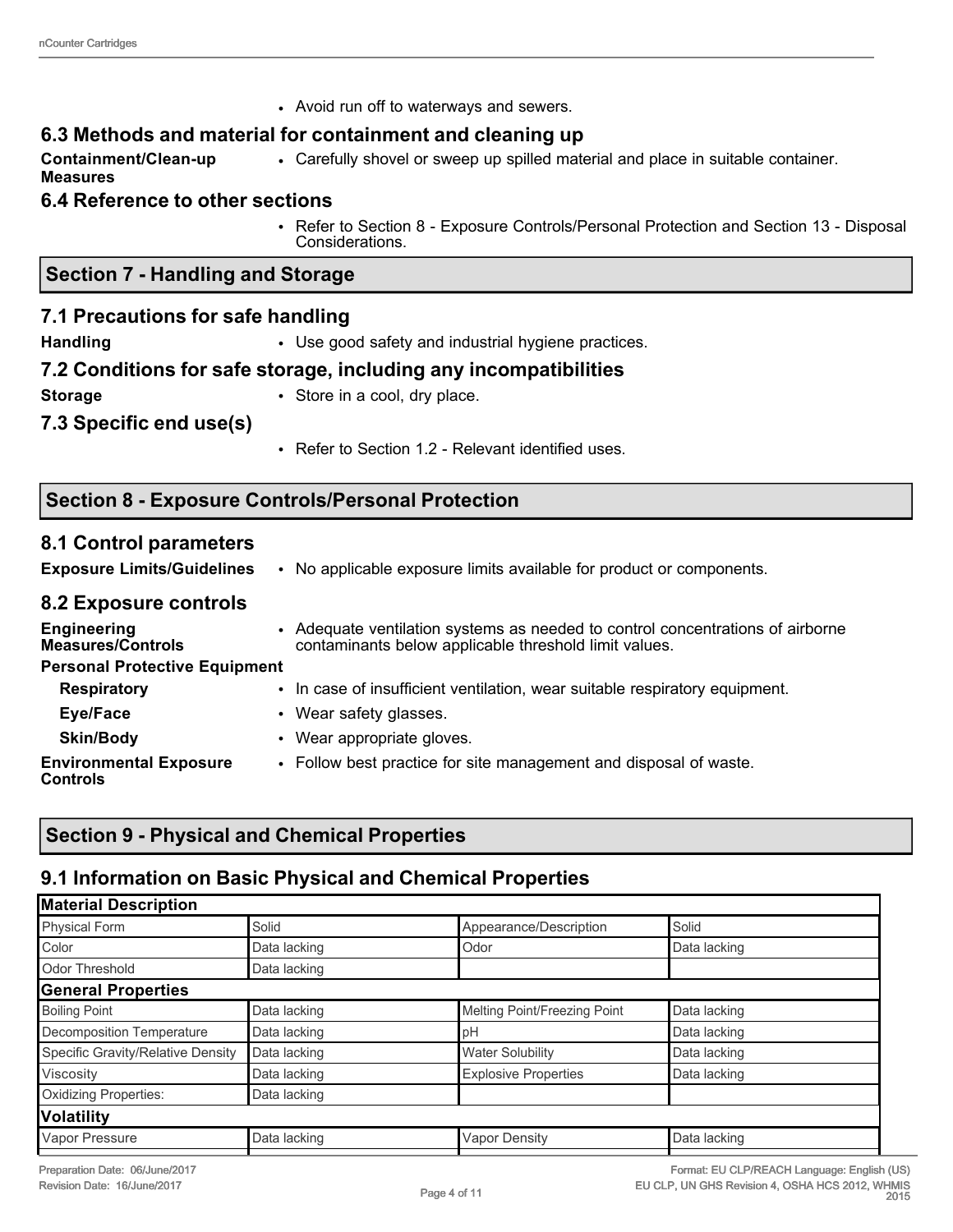| <b>Evaporation Rate</b>                          | Data lacking |              |              |  |
|--------------------------------------------------|--------------|--------------|--------------|--|
| <b>Flammability</b>                              |              |              |              |  |
| <b>Flash Point</b>                               | Data lacking | UEL          | Data lacking |  |
| LEL                                              | Data lacking | Autoignition | Data lacking |  |
| Flammability (solid, gas)                        | Data lacking |              |              |  |
| Environmental                                    |              |              |              |  |
| Octanol/Water Partition coefficient Data lacking |              |              |              |  |

### **9.2 Other Information**

• No additional physical and chemical parameters noted.

### **Section 10: Stability and Reactivity**

### **10.1 Reactivity**

• No dangerous reaction known under conditions of normal use.

#### **10.2 Chemical stability**

• Stable under normal temperatures and pressures.

#### **10.3 Possibility of hazardous reactions**

• Hazardous polymerization will not occur.

### **10.4 Conditions to avoid**

• No data available

#### **10.5 Incompatible materials**

• No data available

### **10.6 Hazardous decomposition products**

• No data available

### **Section 11 - Toxicological Information**

### **11.1 Information on toxicological effects**

| <b>GHS Properties</b>            | <b>Classification</b>                                                                                                              |
|----------------------------------|------------------------------------------------------------------------------------------------------------------------------------|
| <b>Acute toxicity</b>            | <b>EU/CLP</b> • Not relevant<br>UN GHS 4 . Not relevant<br><b>OSHA HCS 2012 • Not relevant</b><br><b>WHMIS 2015 • Not relevant</b> |
| <b>Skin corrosion/Irritation</b> | <b>EU/CLP</b> • Not relevant<br>UN GHS 4 . Not relevant<br><b>OSHA HCS 2012 . Not relevant</b><br><b>WHMIS 2015 .</b> Not relevant |
| Serious eye damage/Irritation    | EU/CLP • Not relevant<br>UN GHS 4 . Not relevant<br><b>OSHA HCS 2012 • Not relevant</b><br><b>WHMIS 2015 • Not relevant</b>        |
| <b>Skin sensitization</b>        | <b>EU/CLP</b> • Not relevant<br>UN GHS 4 • Not relevant<br><b>OSHA HCS 2012 • Not relevant</b>                                     |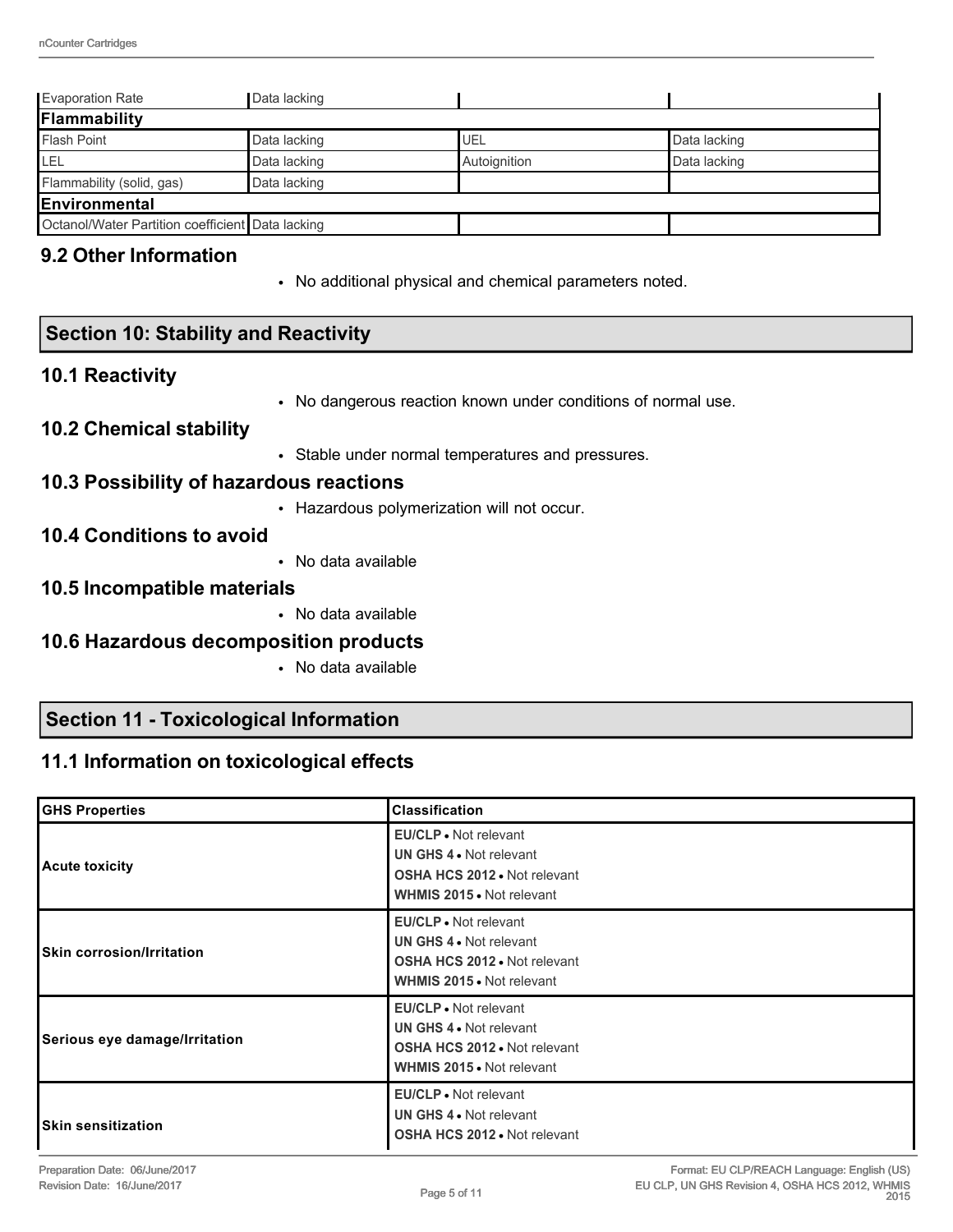|                                  | <b>WHMIS 2015 .</b> Not relevant                                                                                     |
|----------------------------------|----------------------------------------------------------------------------------------------------------------------|
| <b>Respiratory sensitization</b> | EU/CLP . Not relevant<br>UN GHS 4 . Not relevant<br>OSHA HCS 2012 . Not relevant<br>WHMIS 2015 . Not relevant        |
| <b>Aspiration Hazard</b>         | EU/CLP . Not relevant<br>UN GHS 4 . Not relevant<br>OSHA HCS 2012 . Not relevant<br><b>WHMIS 2015 • Not relevant</b> |
| Carcinogenicity                  | EU/CLP . Not relevant<br>UN GHS 4 . Not relevant<br>OSHA HCS 2012 . Not relevant<br><b>WHMIS 2015 • Not relevant</b> |
| <b>Germ Cell Mutagenicity</b>    | EU/CLP • Not relevant<br>UN GHS 4 . Not relevant<br>OSHA HCS 2012 . Not relevant<br>WHMIS 2015 . Not relevant        |
| <b>Toxicity for Reproduction</b> | EU/CLP . Not relevant<br>UN GHS 4 . Not relevant<br>OSHA HCS 2012 . Not relevant<br>WHMIS 2015 . Not relevant        |
| <b>STOT-SE</b>                   | EU/CLP . Not relevant<br>UN GHS 4 . Not relevant<br>OSHA HCS 2012 . Not relevant<br>WHMIS 2015 . Not relevant        |
| <b>STOT-RE</b>                   | EU/CLP . Not relevant<br>UN GHS 4 . Not relevant<br>OSHA HCS 2012 . Not relevant<br><b>WHMIS 2015 .</b> Not relevant |

#### **Potential Health Effects**

| <b>Inhalation</b>        |                                                                   |
|--------------------------|-------------------------------------------------------------------|
| Acute (Immediate)        | • Under normal conditions of use, no health effects are expected. |
| <b>Chronic (Delayed)</b> | • No data available                                               |
| <b>Skin</b>              |                                                                   |
| Acute (Immediate)        | • Under normal conditions of use, no health effects are expected. |
| <b>Chronic (Delayed)</b> | • No data available                                               |
| <b>Eye</b>               |                                                                   |
| Acute (Immediate)        | • Under normal conditions of use, no health effects are expected. |
| <b>Chronic (Delayed)</b> | • No data available                                               |
| Ingestion                |                                                                   |
| Acute (Immediate)        | • Under normal conditions of use, no health effects are expected. |
| <b>Chronic (Delayed)</b> | • No data available                                               |
|                          |                                                                   |

# **Section 12 - Ecological Information**

## **12.1 Toxicity**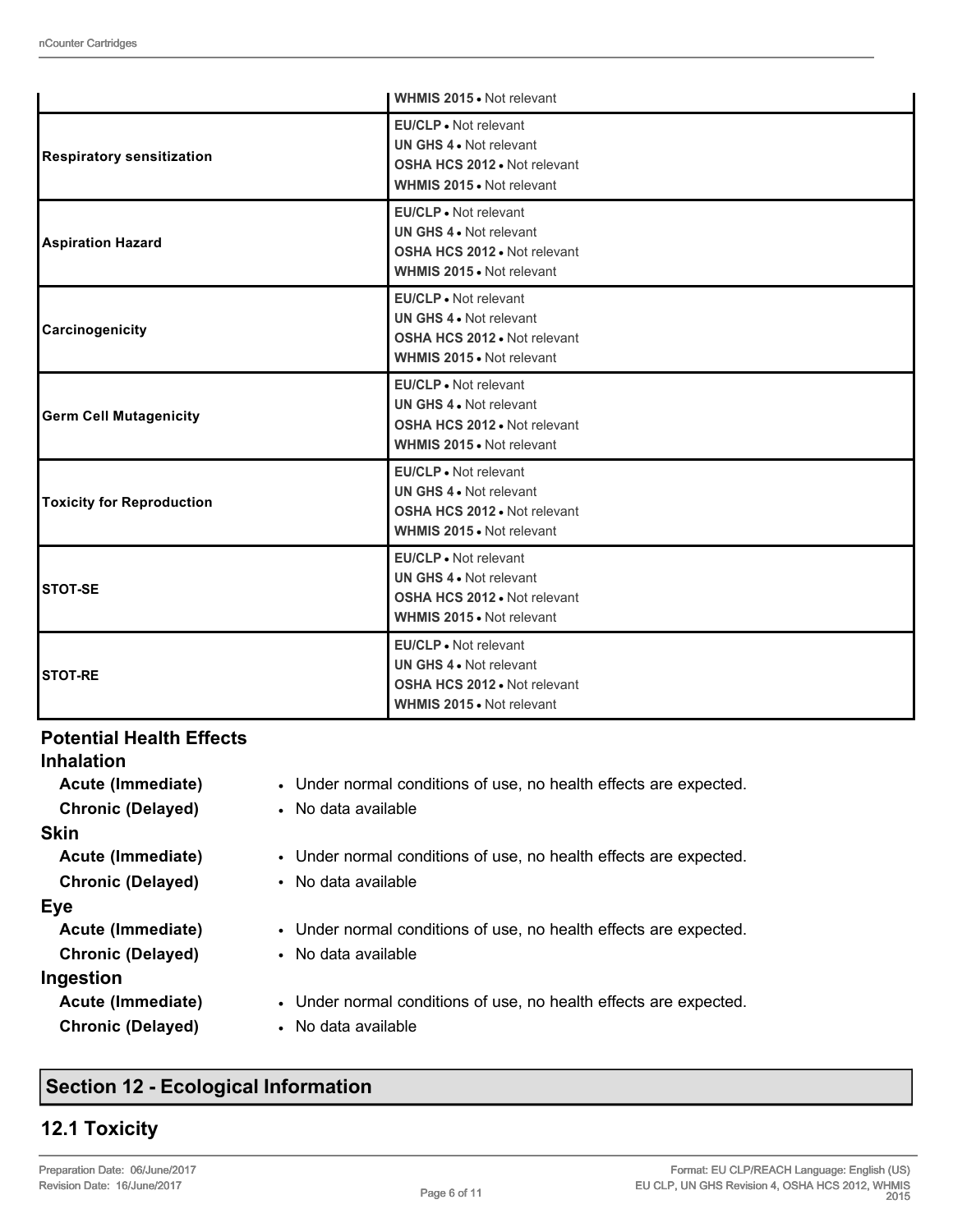• Material data lacking.

### **12.2 Persistence and degradability**

• Material data lacking.

### **12.3 Bioaccumulative potential**

- Material data lacking.
- **12.4 Mobility in Soil**
- Material data lacking.

### **12.5 Results of PBT and vPvB assessment**

• No PBT and vPvB assessment has been conducted.

### **12.6 Other adverse effects**

• No studies have been found.

### **Section 13 - Disposal Considerations**

#### **13.1 Waste treatment methods**

- 
- **Product waste** Dispose of content and/or container in accordance with local, regional, national, and/or international regulations.

**Packaging waste • Dispose of content and/or container in accordance with local, regional, national, and/or** international regulations.

## **Section 14 - Transport Information**

|                  | <b>14.1 UN</b><br>number | 14.2 UN proper<br>shipping name | 14.3 Transport hazard<br>class(es) | 14.4 Packing<br>group | <b>14.5 Environmental</b><br>hazards |
|------------------|--------------------------|---------------------------------|------------------------------------|-----------------------|--------------------------------------|
| <b>DOT</b>       | Not Applicable           | Not Regulated                   | Not Applicable                     | Not Applicable        | <b>NDA</b>                           |
| <b>TDG</b>       | Not Applicable           | Not Regulated                   | Not Applicable                     | Not Applicable        | <b>NDA</b>                           |
| <b>IMO/IMDG</b>  | Not Applicable           | Not Regulated                   | Not Applicable                     | Not Applicable        | <b>NDA</b>                           |
| <b>IATA/ICAO</b> | Not Applicable           | Not Regulated                   | Not Applicable                     | Not Applicable        | <b>NDA</b>                           |

**14.6 Special precautions for**  • None specified. **user**

**14.7 Transport in bulk according to Annex II of Marpol and the IBC Code** • No data available

## **Section 15 - Regulatory Information**

## **15.1 Safety, health and environmental regulations/legislation specific for the substance or mixture**

**SARA Hazard Classifications** • None

### **Canada**

| ⊺Labor                                                                                            |
|---------------------------------------------------------------------------------------------------|
|                                                                                                   |
| Canada - List of Prohibited and Restricted Cosmetic Ingredients (The Cosmetic Ingredient Hotlist) |
| Not Listed                                                                                        |
| Canada - WHMIS 1988 - Classifications of Substances                                               |
| Not Listed                                                                                        |
| Canada - WHMIS 1988 - Ingredient Disclosure List                                                  |
| Preparation Date: 06/June/2017<br>Format: EU CLP/REACH La                                         |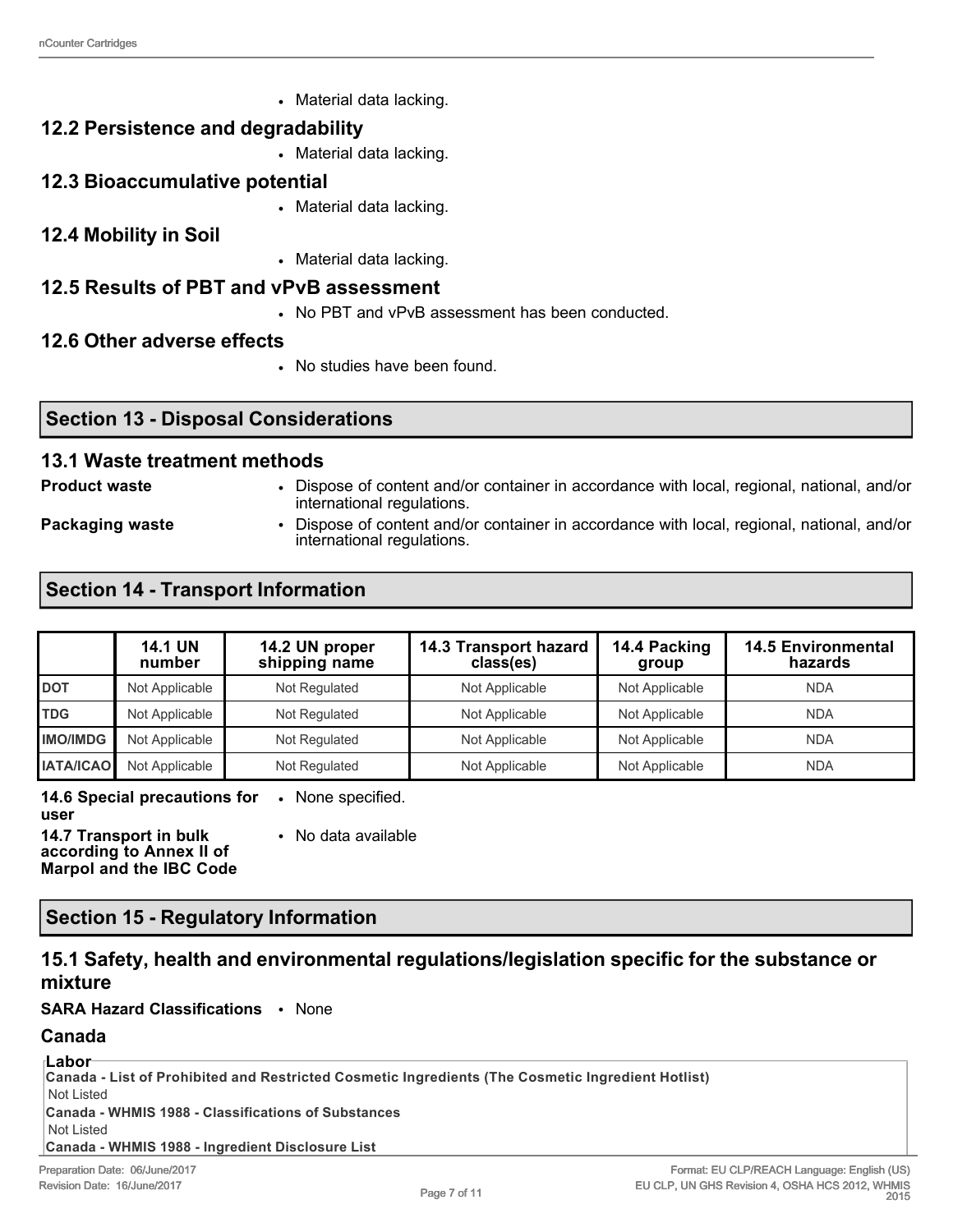Not Listed **Environment Canada - CEPA - Priority Substances List** Not Listed **Canada - CEPA - Schedule I - List of Toxic Substances** Not Listed **Canada - CEPA - Schedule III Part 1 - Export Control List - Prohibited Substances** Not Listed **Canada - CEPA - Schedule III Part 2 - Export Control List - Substances Subject to Notification or Consent** Not Listed **Canada - CEPA - Schedule III Part 3 - Export Control List - Restricted Substances** Not Listed **Canada - Council of Ministers of the Environment - Water Quality Guidelines for Agricultural Irrigation** Not Listed **Canada - Council of Ministers of the Environment - Water Quality Guidelines for Agricultural Livestock Uses** Not Listed **Canada - Council of Ministers of the Environment - Water Quality Guidelines for Freshwater Aquatic Life** Not Listed **Canada - Council of Ministers of the Environment - Water Quality Guidelines for Marine Aquatic Life** Not Listed **Canada - DWQ (Drinking Water Quality) - AOs and OGs** Not Listed **Canada - DWQ (Drinking Water Quality) - MACs** Not Listed **Canada - DWQ (Drinking Water Quality) - Parameters without Guidelines** Not Listed **Canada - DWQ (Drinking Water Quality) - Radionuclide Maximum Acceptable Concentration** Not Listed **Canada - Environmental Emergencies** Not Listed **Canada - Federal Halocarbon Regulations** Not Listed **Canada - Ozone Depleting Substances - Schedule 2** Not Listed **Canada - Ozone Depleting Substances - Schedule 3** Not Listed **Canada - Ozone Depleting Substances - Schedule 4** Not Listed

#### **Other**

| Canada - Controlled Drugs and Substances - Class 1 Targeted Substances<br>Not Listed |
|--------------------------------------------------------------------------------------|
| Canada - Controlled Drugs and Substances - Class 2 Targeted Substances<br>Not Listed |
| Canada - Controlled Drugs and Substances - Class A Precursors<br>Not Listed          |
| Canada - Controlled Drugs and Substances - Class B Precursors<br>Not Listed          |
| Canada - Controlled Drugs and Substances - Exempt Precursors<br>Not Listed           |
| <b>Canada - Controlled Drugs and Substances - Schedule I</b><br>Not Listed           |
| <b>Canada - Controlled Drugs and Substances - Schedule II</b><br>Not Listed          |
| <b>Canada - Controlled Drugs and Substances - Schedule III</b><br>Not Listed         |
| <b>Canada - Controlled Drugs and Substances - Schedule IV</b><br>Not Listed          |
| <b>Canada - Controlled Drugs and Substances - Schedule V</b><br>Not Listed           |
| <b>Canada - Controlled Drugs and Substances - Schedule VII</b>                       |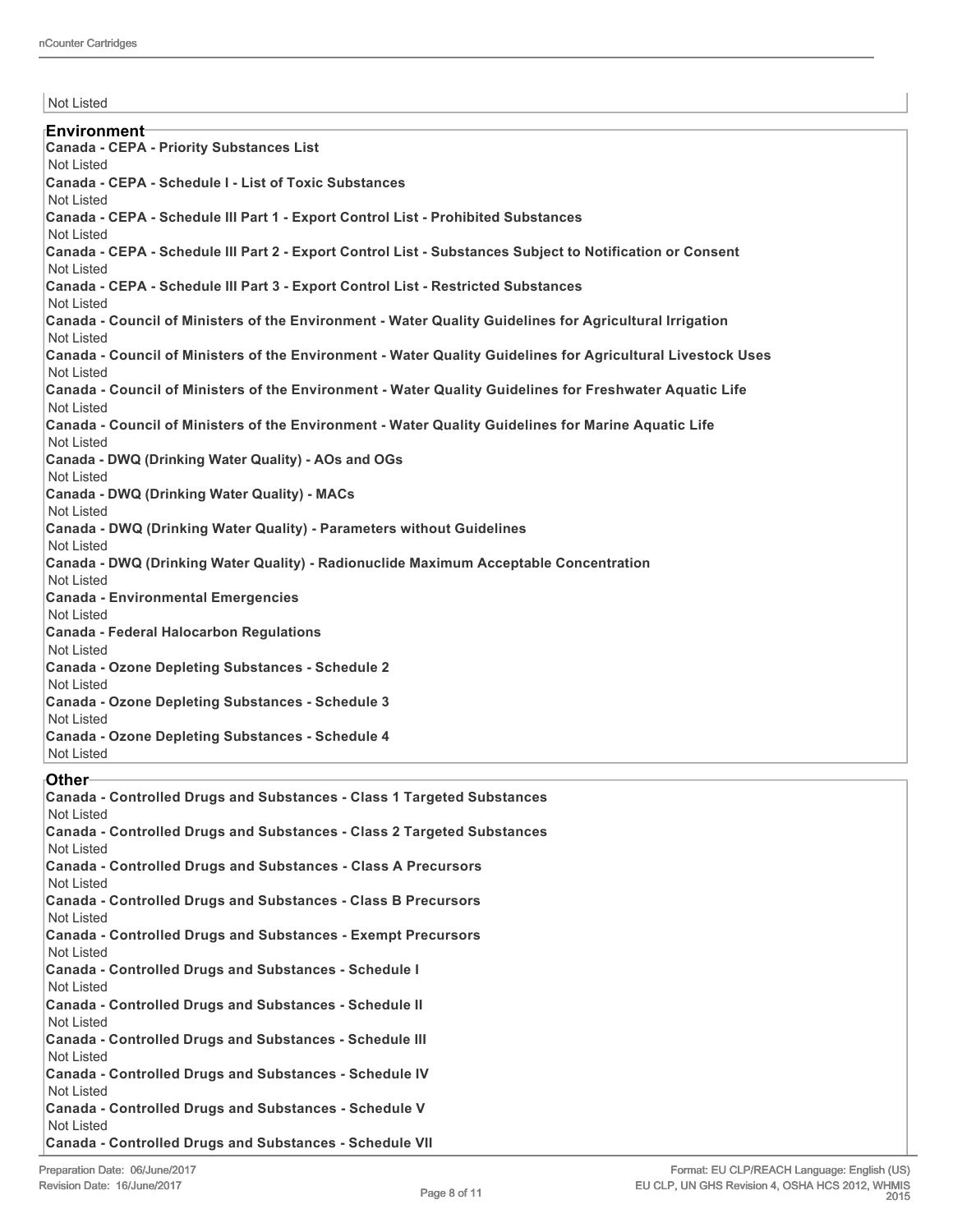Not Listed **Canada - Controlled Drugs and Substances - Schedule VIII** Not Listed

#### **Europe**

#### **Environment**

**EU - Air Pollution (2001/379/EC) - Heavy Metal Pollutants**

Not Listed

**EU - Substances Depleting the Ozone layer (1005/2009) - Annex I Substances**

Not Listed

**EU - Plant Protection Products (1107/2009/EC) - Active Substances**

Not Listed

**EU - Industrial Emissions (2010/75/EU) - Integrated Pollution Prevention and Control Directive - List of Polluting Substances** Not Listed

**EU - Seveso III Directive (2012/18/EU) - Qualifying Quantities of Dangerous Substances - Lower-Tier Requirements**

Not Listed

**EU - Seveso III Directive (2012/18/EU) - Qualifying Quantities of Dangerous Substances - Higher-Tier Requirements** Not Listed

#### **Other**

**Council of Europe - Flavouring Substances - Category of Flavouring Substances** Not Listed **Council of Europe - Flavouring Substances - Proposed Practical Upper Levels for Beverages** Not Listed **Council of Europe - Flavouring Substances - Proposed Practical Upper Levels for Foods** Not Listed **Council of Europe - Flavouring Substances - Proposed Practical Upper Levels for Other Food** Not Listed **EU - Food Additives (1333/2008/EC) - Annex I - Functional Classes of Food Additives** Not Listed **EU - Food Additives (1333/2008/EC) - Annex II - Approved Colours** Not Listed **EU - Colours in Foodstuffs (Directive 95/45/EC) - Specific Purity Criteria for Colours as Food Additives** Not Listed **EU - CLP (1272/2008) - Annex VI - Table 3.2 - Classification** Not Listed **EU - CLP (1272/2008) - Annex VI - Table 3.2 - Concentration Limits** Not Listed **EU - CLP (1272/2008) - Annex VI - Table 3.2 - Labelling** Not Listed **EU - CLP (1272/2008) - Annex VI - Table 3.2 - Notes - Substances and Preparations** Not Listed **EU - CLP (1272/2008) - Annex VI - Table 3.2 - Safety Phrases** Not Listed **EU - Endocrine Disrupters (COM (2001)262) - Candidate List of Substances** Not Listed **EU - Endocrine Disrupters (COM (2001)262) - List of Evaluated Substances and their Exposure Concern** Not Listed **EU - Export and Import Restrictions (649/2012) - Chemicals and Articles Subject to Export Ban** Not Listed **EU - Export and Import Restrictions (649/2012) - Chemicals Qualifying for PIC Notification** Not Listed **EU - Export and Import Restrictions (649/2012) - Chemicals Subject to the PIC Procedure under the Rotterdam Convention** Not Listed **EU - Export and Import Restrictions (649/2012) - Chemicals Subject to Export Notification Procedure** Not Listed **EU - Food Additives (1333/2008/EC) - Annex III - Carriers in Food Additives** Not Listed **EU - Hazardous Substances Restricted or Prohibited in Electrical Equipment (2011/65/EU) (RoHS)** Not Listed **EU - Inventory of Cosmetic Ingredients Directive (INCI) (76/768/EEC) - Other Ingredients** Not Listed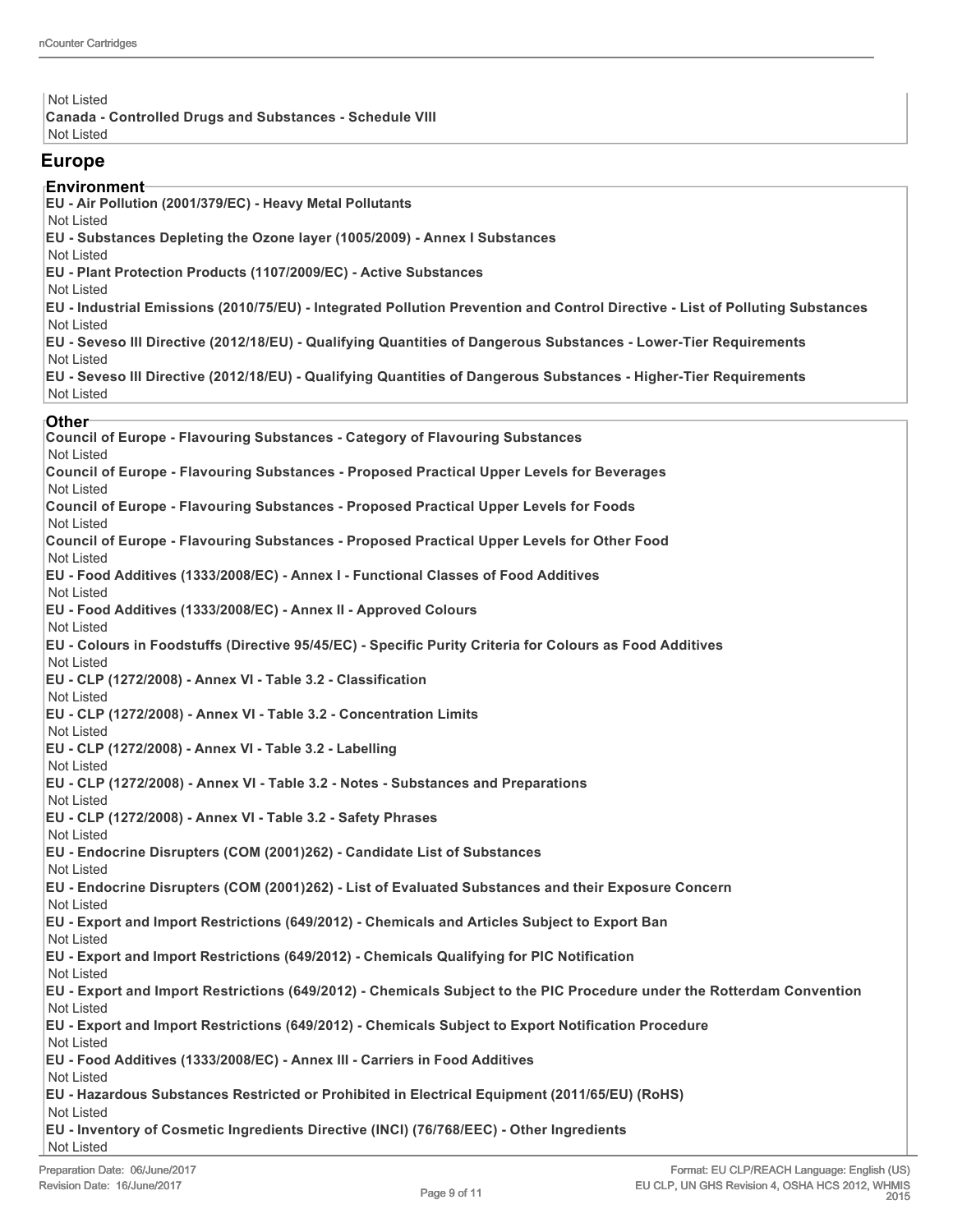**EU - Inventory of Cosmetic Ingredients Directive (INCI) (76/768/EEC) - Perfume and Aromatic Materials** Not Listed **EU - Marketing and Use Directive (76/769/EEC) - Reproductive Category 1** Not Listed **EU - Narcotics (273/2004) - Drug Precursors - Annex I - Scheduled Substances** Not Listed **EU - Narcotics (273/2004) - Drug Precursors - Annex II - Threshold Quantities** Not Listed **EU - No-Longer Polymers List (67/548/EEC)** Not Listed **EU - Water Framework Directive (2000/60/EC) - List of Priority Substances - Annex X** Not Listed **EU - REACH (1907/2006) - Article 59(1) - Candidate List of Substances of Very High Concern (SVHC) for Authorisation**

Not Listed

#### **Mexico**

#### **Environment**

**Mexico - Ecological Criteria for Water Quality - Agricultural Irrigation** Not Listed **Mexico - Ecological Criteria for Water Quality - Drinking Water Supply Source** Not Listed **Mexico - Ecological Criteria for Water Quality - Protection of Fresh Water Aquatic Life** Not Listed **Mexico - Ecological Criteria for Water Quality - Protection of Marine Water Aquatic Life** Not Listed **Mexico - Pollutant Release and Transfer Register - Reporting Emissions - Threshold Quantities** Not Listed **Mexico - Wastewater Discharges - Maximum Limits into Coastal Waters** Not Listed **Mexico - Wastewater Discharges - Maximum Limits into Natural and Artificial Dams** Not Listed **Mexico - Wastewater Discharges - Maximum Limits into Rivers** Not Listed **Mexico - Wastewater Discharges - Maximum Limits into Soil** Not Listed **Mexico - Wastewater Discharges - Maximum Limits into Wetlands** Not Listed **United States**

#### **Labor**

**U.S. - OSHA - Process Safety Management - Highly Hazardous Chemicals** Not Listed **U.S. - OSHA - Specifically Regulated Chemicals** Not Listed

#### **Environment**

**U.S. - CAA (Clean Air Act) - 1990 Hazardous Air Pollutants** Not Listed **U.S. - CERCLA/SARA - Hazardous Substances and their Reportable Quantities** Not Listed **U.S. - CERCLA/SARA - Radionuclides and Their Reportable Quantities** Not Listed **U.S. - CERCLA/SARA - Section 302 Extremely Hazardous Substances EPCRA RQs** Not Listed **U.S. - CERCLA/SARA - Section 302 Extremely Hazardous Substances TPQs** Not Listed **U.S. - CERCLA/SARA - Section 313 - Emission Reporting** Not Listed **U.S. - CERCLA/SARA - Section 313 - PBT Chemical Listing** Not Listed

### **United States - California**